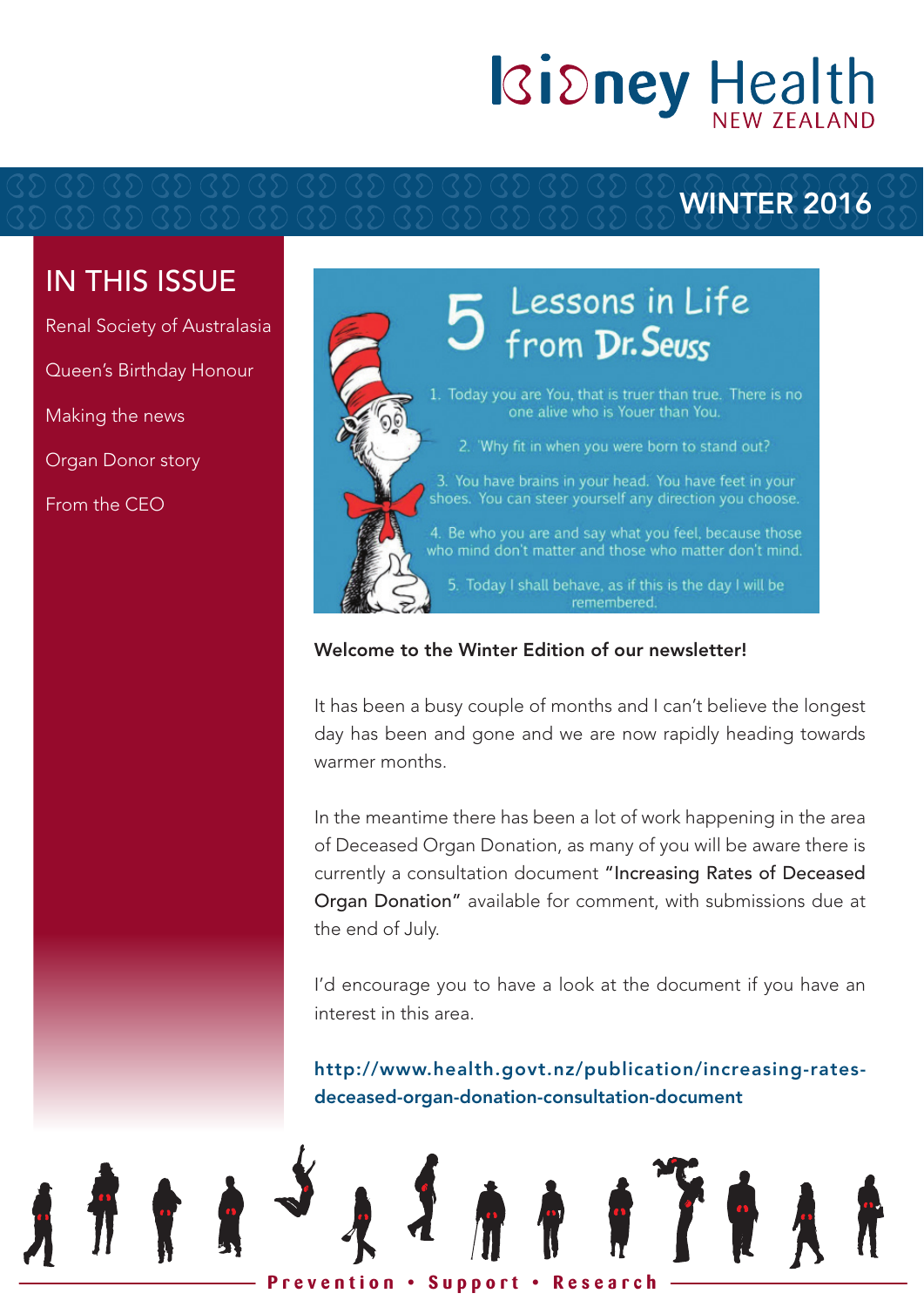### **Chronic Kidney Disease Education Modules**

Other work nearing completion is the Management of Chronic Kidney Disease in Primary Care education package we have been working on. Following consultation with a number of experts we will have four modules available for practice nurses and three modules for general practitioners; already there has been a lot of interest in these with several education sessions booked in around the country over the coming months. We continue to work alongside BPAC as they continue to launch their electronic tool designed to assist GPs in identifying at risk patients in their practices. Both projects are aimed to reduce the numbers of patients reaching end stage kidney disease by slowing down the progression of kidney disease.

### **Renal Society of Australasia Annual Conference**



Recently I attended the Renal Society of Australasia Annual Conference held in the Gold Coast, where I presented on the Chronic Kidney Disease Consensus Statement and its recommendations, this was preceeded by two very interesting presentations by Debbie Fortnum from Kidney Health Australia. Debbie talked about their new App "My Kidneys My Health" which can be downloaded for free on personal devices, it is very good with lots of interesting information about how the kidneys work and what kidney disease means and how to look after your kidneys. This is a great tool and certainly an indication of the advances being made with digital technology in health.

In another presentation - "What's New in Transplantation" by Dr Scott Campbell, he talked about the Paired Kidney Exchange Pprogram in Australia which commenced in 2010, since then there have been over 150 transplants performed. A computer generated search is carried out every three months to check for any potential matches from those signed up to be live donors in the Paired Exchange Program. Developments in this area include, the opportunity for Hepatitis BcAb positive donors to be used, as transmission of this virus in these cases is almost nil, report cards to identify patients who never come up for a potential match – this will flag the possibility that the criteria may be too difficult and therefore enable a closer look as to the reasons for the wait and what could be done to improve the chances of a successful transplant. Currently work is underway for New Zealand to join the Australian program within the next year.

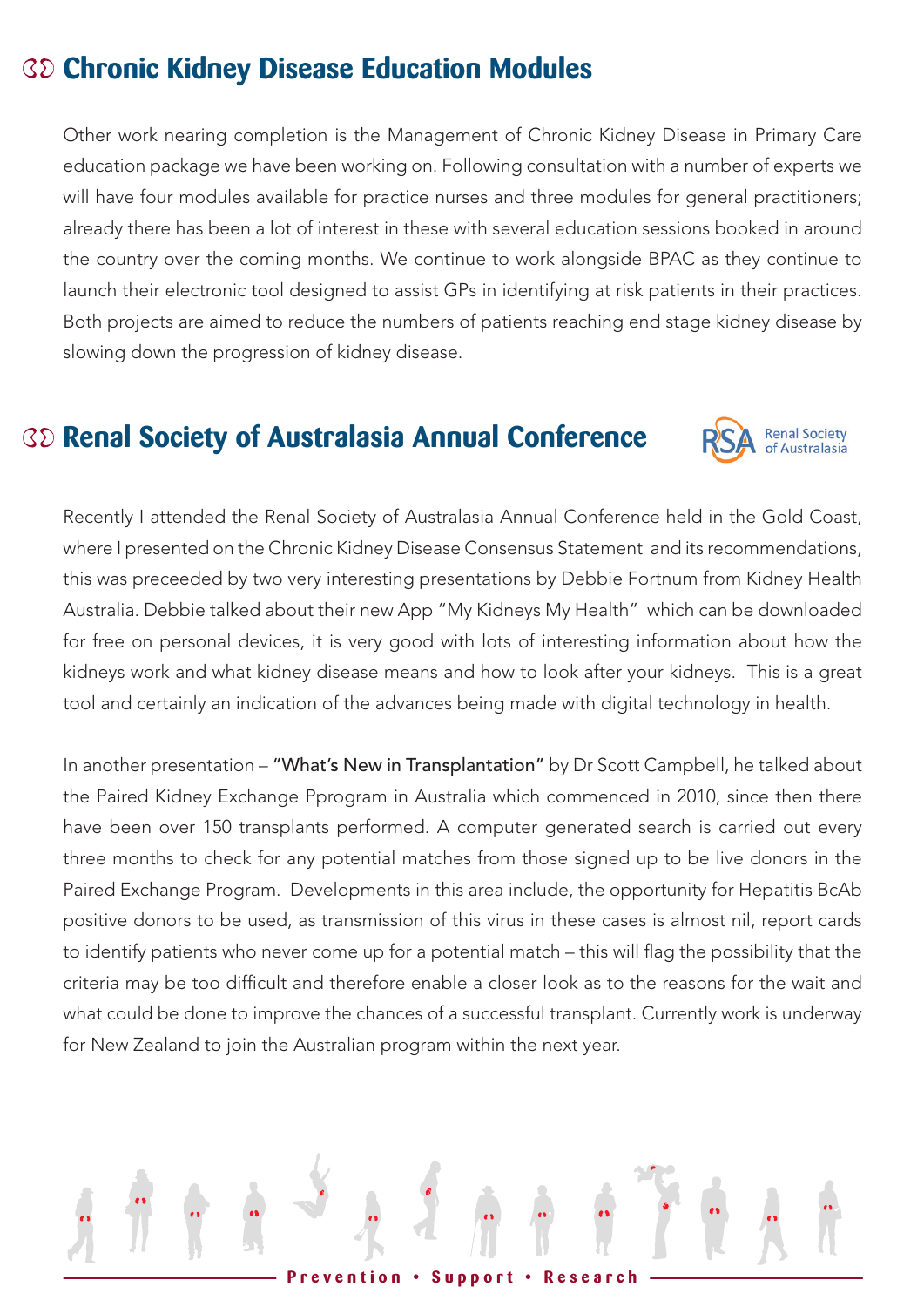### a place to gain hope, strength and support from other members who have had a transplant.

**Living With An Organ Transplant – Facebook page**

This page has been created by Carmel from KHNZ who recognised the need for people post-transplant to have a forum like this, but the aim for the group is for it to be taken over and run independently by its members, below are the links to this page and the KHNZ page.  $\mathbf{e}$ 

It is hoped this will become a place that enables members to discuss freely their experiences and

#### https://www.facebook.com/groups/1032068216875803/ https://www.facebook.com/Kidney-Health-New-Zealand-206096806091572/

### **Making the news ...**

organ transplant.

#### **Another option to assist in raising deceased organ donation awareness Pricess**

Apple is adding the option to enroll in the US national donor registry by tapping a button within the iPhone's Health app, which can be used to manage a variety of health and fitness data. The software will come to all US-based iPhones when the company updates its mobile operating system this autumn.

The move follows action by the US government to attempt to reduce long waiting lists for organ transplants, in which someone is added to the list every 10 minutes and 22 people die while waiting for life-saving transplants every day.

One initiative will see greater automation in the donor and matching service, and increased connectivity with transplant centres, which it is hoped will speed up the matching process to get donor organs to more patients in less time. Almost \$200m (£150m) has also been allocated for research into next-generation manufacturing techniques for tissue creation and repair, which could result in organ replacement. which is the someone of  $\mathbf{r}$  $n_{\text{U}}$  eased hich could  $\frac{1}{2}$  is the connectivity of  $\frac{1}{2}$  is the connectivity of  $\frac{1}{2}$ 

Apple is not the only technology company that has pledged to aid in driving organ donor registration. Facebook, Google and Twitter have also pledged support to develop new tools and public advocacy campaigns.

## **Check out...**







ve had an

 $\frac{1}{1}$   $\frac{1}{2}$ 

 $\frac{1}{2}$  in  $\frac{1}{2}$  in  $\frac{1}{2}$  in  $\frac{1}{2}$ 

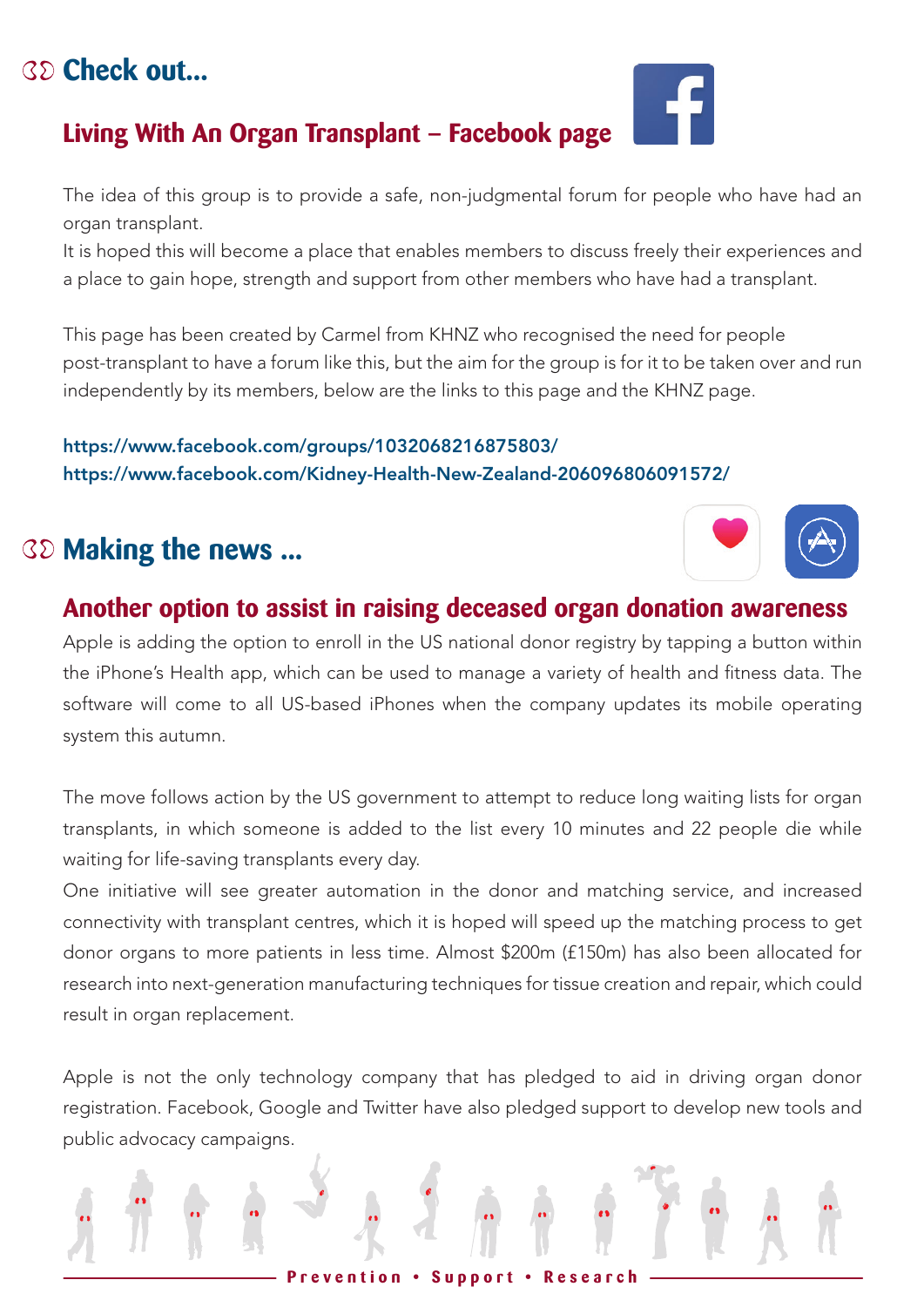#### **Queens Birthday Honour C**



KHNZ congratulates Tom on a well-deserved recognition of his service, particularly in the area of renal research, where he has had more than 14<br> **particularly** in the area of renal research, where he has had more than 14 papers published in the renowned Kidney International publication.<br>

### MILLER, Dr Thomas Ernest (Tom) For services to medical research

Dr Tom Miller has contributed to medical research for 60 years and has published more than 140 works.

control and his resulting analysis and publications saw him recognised as a world expert in the field Dr Miller played a key role in the 1960's in the development of the research platform required to establish a School of Medicine in Auckland, focusing on kidney disease, specifically pyelonephritis. His studies of the disease over 30 years were published in many top ranked medical journals and led to overseas collaborations. He joined the University of Auckland in 1994, where he is now Emeritus Research Fellow in the Department of Medicine. From 1994 to 2001 he was Scientific Secretary to the Neurological Foundation of New Zealand, during which time he overhauled the grant processing procedures to reflect a more open and fair peer-review process. His systems are on<br>still in use today. He also took up a position with the Multiple Sclerosis Society of New Zealand to help them establish a research programme. In the 2000's he focused on the field of infection and has resulted in significant change in infection control practice in hospitals around the world. are necessities in eignmeant energe in incessen centre, precise in neepter.<br>Dr Miller is currently a member of the Auckland Medical Historical Society. Bet minor to carrottery a mombor of the Attachanta modical incloned, occiony.

Tom Miller has been involved in biomedical research for the last 45 years. He holds dual Doctorates in Medicine and Science from the University of Auckland. His involvement in medical research began with the appointment as the third Isaacs Research Fellow in the early 1960's following in the footsteps of Drs Robin Irvine and John Scott.

Irvine, Scott, Miller and Royce Farrelly formed the nucleus of the research arm of the Medical Unit at Auckland Hospital under the direction of Dr JDK (later Professor) North. Tom's research on factors leading to chronic renal failure quickly gained international recognition and, over the years, lead to the publication of 140 peer reviewed papers including three in the revered Journal of Clinical Investigation.

Recently Tom co-authored a history of Medicine in Auckland between 1960 and 2000 with David Richmond and Judy Murphy. Away from the laboratory his interests have been on the water. The sailing log of his yacht, Fantasy, recently turned over 25,00nm mostly carried out single-handed with adventures both locally and in Tonga, Fiji and Tahiti and the Whitsunday Island.

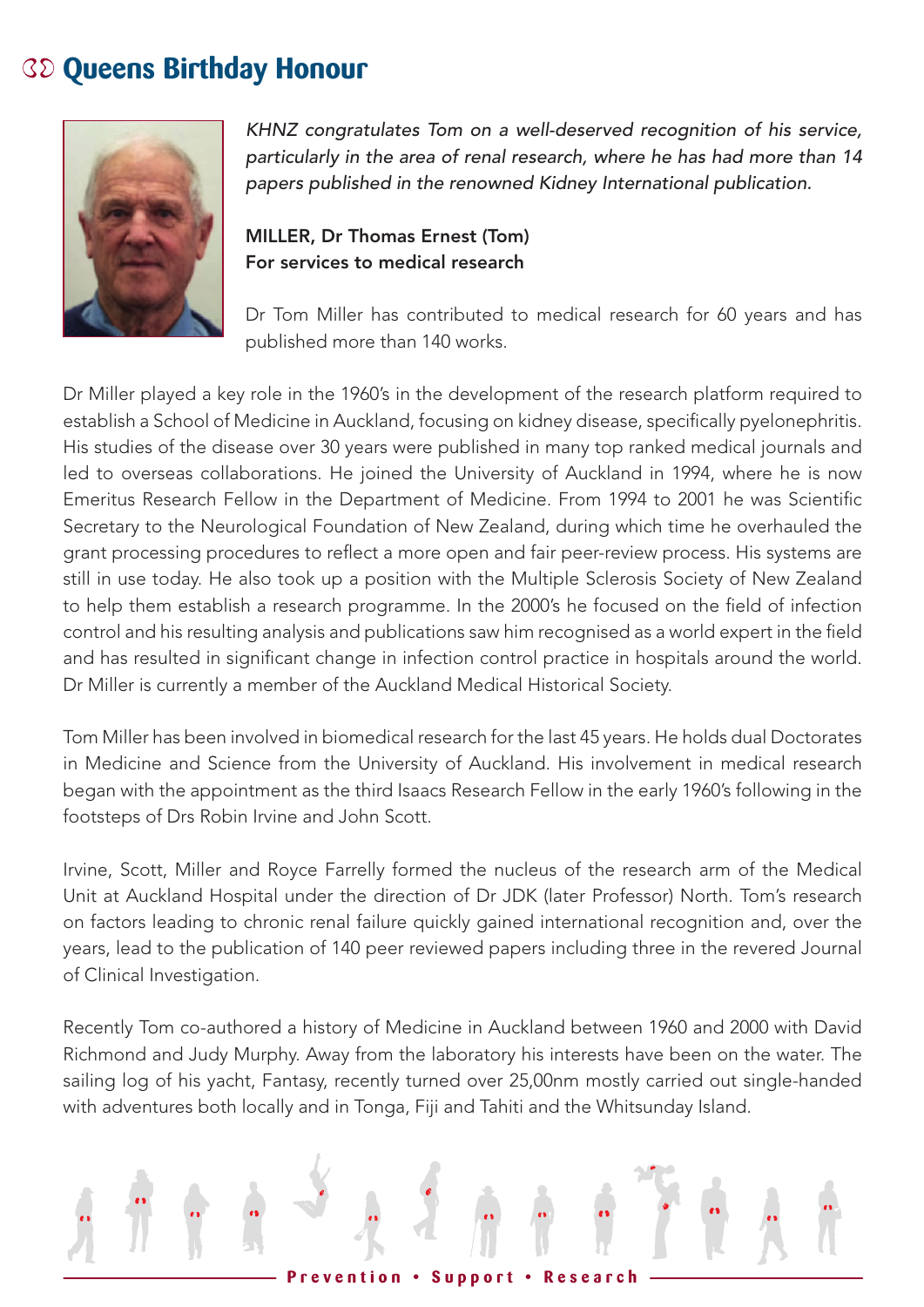### **Personal Experience as a Living Kidney Donor – Paul Green**

I'm sharing my experience as a kidney donor to encourage anyone with two healthy kidneys to consider donating one. This is just my own experience which may or may not apply to you, so please take from it what you will.

My motivation to become a kidney donor was firstly through understanding how drastically kidney failure impacts people's lives. I found out there are hundreds of Kiwis just like me waiting for a kidney donation and many actually die before one becomes available. I also learned the rest of us with two healthy kidneys actually only need one to maintain full health. Seemed like a no-brainer really.

Being a "weekend warrior" endurance athlete I did more research to be totally satisfied this wasn't going to compromise my own long-term health and lifestyle. I also discovered the surgical procedure was laparoscopic, meaning less time off work and faster recovery, but still something to consider. I was training for Ironman at the time so this would need to be factored in. (Little did I know the whole process of tests and interviews was going to take over two years before my donation could proceed.)

Armed with all the facts it still seemed like a no-brainer – for others! This wasn't an easy decision for me. Other than a minor procedure as a child I had never been admitted to hospital before, so there was fear of the unknown. I knew this decision could effectively give someone their life back, but I didn't know who that someone was, so there was no emotional connection. I didn't know anyone else who had donated a kidney, my wife was concerned about my health and what would happen if one of the kids needed a kidney and my friends couldn't understand why I was even considering it. In the end I just knew it was the right thing for me to do and then it was just a matter of finding the guts to commit.

Once I applied, the whole "working up" process seemed to drag on and on. I'm not critical of the steps taken to make sure I was a suitable donor, but as the months slipped by between appointments it certainly tested my patience and I had to ask myself why I was even doing this.

Finally all the tests were completed and I was given a choice of dates for surgery. I was fortunate to have not taken sick leave before so I had a healthy balance to draw on. I checked into hospital the day before surgery. Being perfectly well, I felt like a bit of an imposter and the nurse kindly let me slip away with my wife to have dinner out.

I didn't sleep too well due to noise from other patients and had mixed feelings of anxiety and anticipation. Suddenly I realised the recipient of my kidney would be being prepped at the same time and I felt a real connection and sense of calm. I can't really describe that feeling, but I was no longer anxious.

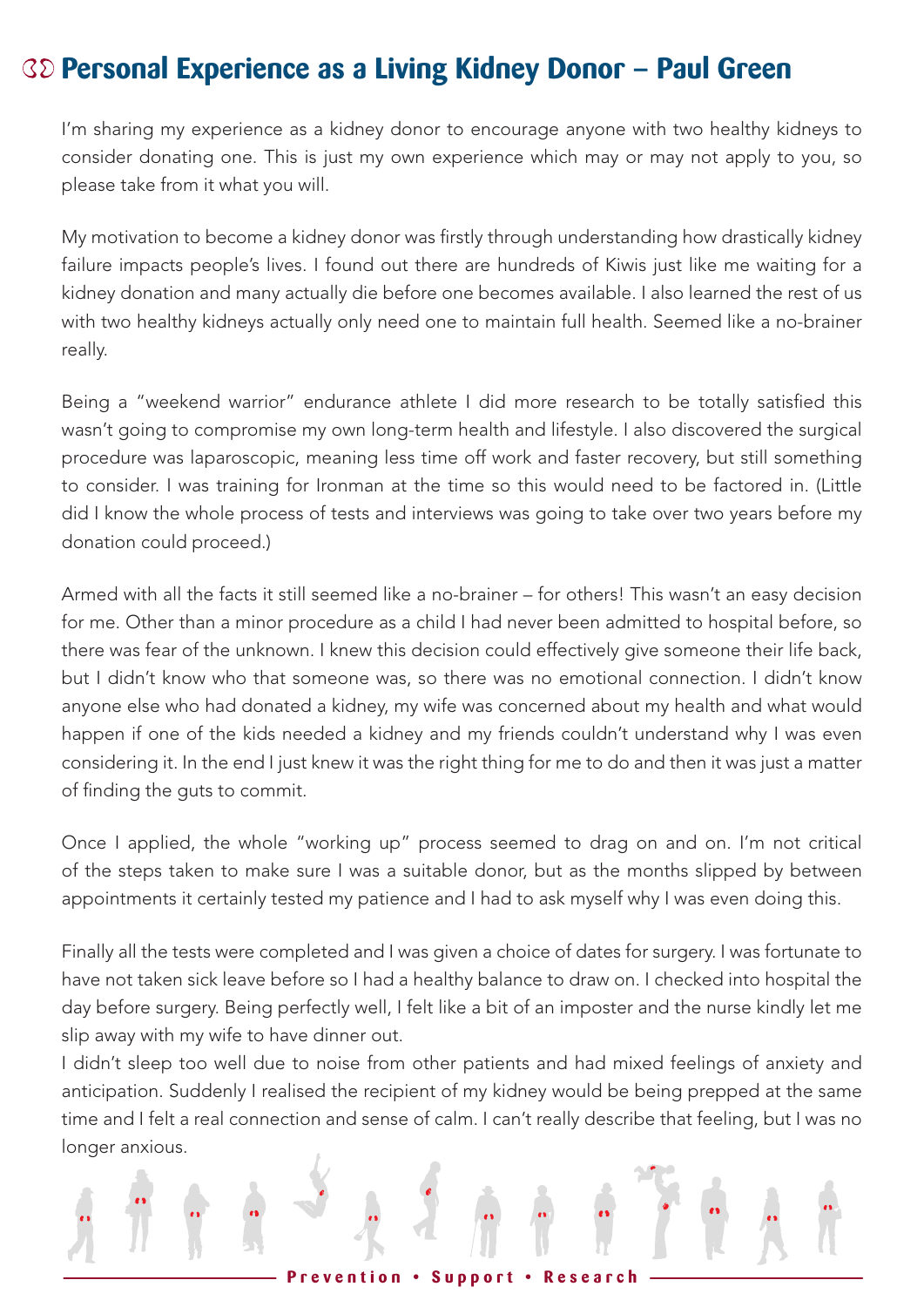Next thing I woke up in a haze of anaesthesia. The only thing that sticks in my mind was asking the  $\begin{array}{c} \mathcal{S} \ \mathcal{S} \end{array}$  is till felt doped that responded and he replied: "It's like night and day." I still felt doped up, there was a dull ache from the surgery and I was bloated as they had pumped a whole lot of air into my abdomen for the surgery, but I felt great! I remember the next morning listening to my iPod on shuffle and on came Fix You by Coldplay. I'm not normally an emotional person, but I just started crying and just felt an amazing sense of achievement. This is a fixed of the same of the same of the same of the same of the same of the same of the same of the same of the same of the same of the same of the same of the same of the same of the same of the same of the same o

I think I was discharged the day after surgery, once normal bowel and urine functions resumed and I was able to walk around ok. Recovery was pretty quick; back to my office work the following week. The clinicians encouraged activity as long as it felt right and I really appreciated that. I was careful not to do any lifting for a while, but I was able to jog again after a couple of weeks. Within three months I was back completing the Lake Taupo Cycle Challenge and a half Ironman the following month. My rapid recovery was probably helped by having a good level of fitness beforehand and working within my limits.



 $\mathbf{r}$ 

 $\mathcal{B}$  diaverum.

for the  $f(x)$  dialysis  $f(x)$ 

 $\frac{1}{2}$  is the speed of  $\frac{1}{2}$ 

That was 2½ years ago. I get an annual check-up to make sure everything is alright. Apparently there is nothing in my test results that would indicate I only had one kidney and I certainly don't feel any different. My main scar which ran from my belly button to my pubic hairline and three small scars on the side where the instruments went have all disappeared.

I often think of my kidney recipient and hope they are still well. The great feeling I had straight after surgery is still with me from time to time and that's like an unexpected bonus from the whole experience. Like I was satisfied I wasn't going to be any worse off, but I never imagined being a donor was going to be such benefit to me. I don't want to sound flippant because being a kidney donor still involves surgery under a general anaesthetic, but reflecting on it now that just seems<br>donor still involves surgery under a general anaesthetic, but reflecting on it now that just seems like a minor inconvenience in the greater scheme of things.

I consider myself a proud Kiwi. I like the values of courage and compassion that underpin our staunch image and our willingness to lend a hand in tough times, no drama. But I'm not proud<br>. that we have one of the lowest organ donor rates in the western world. So Kiwis just like us, even legends among us, continue to suffer and die needlessly.  $\sigma$  kims just like us, even

This is something we can fix. By applying the same courage and compassion that helps define us  $\mu$ as Kiwis, each of us has the opportunity become a living legend to someone close, or someone distant.

#### *Paul Green*

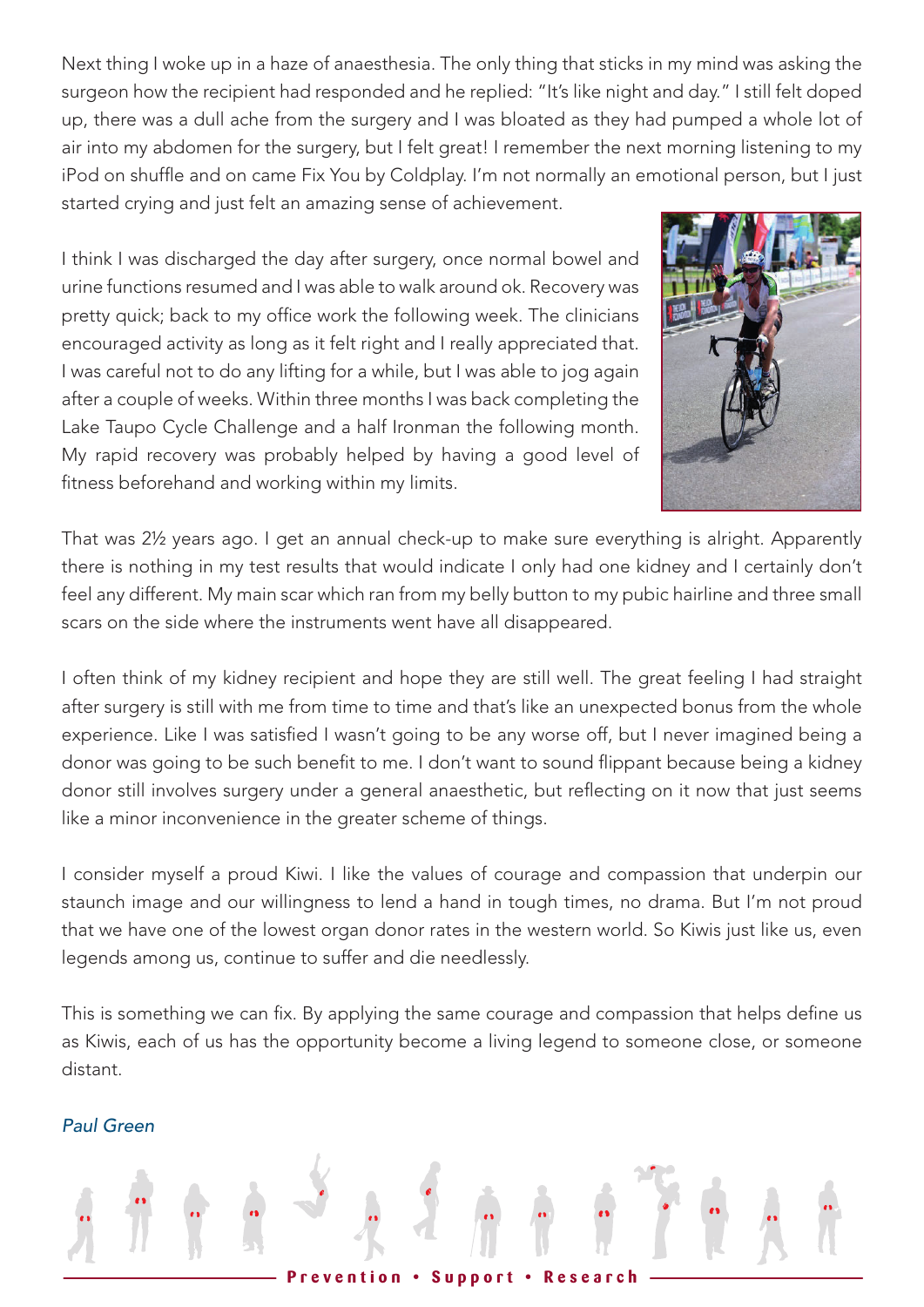### **From the CEO**



*Kia ora tatou*

I'm writing this a couple of days before I head away on holiday for a few weeks.

But I wanted to share a few thoughts with you before I go. One of this morning's emails was an invitation to attend the AGM of the Christchurch Kidney Society later this month. Unfortunately I'll still be away at that time – but it is still wonderful to receive any such invitations to meet with kidney societies and support groups around the country. It really does serve to ground and focus the work that we, as a Kidney Health NZ team, undertake with you and on your behalf.

On a less positive note, I had the opportunity to attend a couple of months ago the opening of the new Toto Ora Dialysis Unit in Mangere, South Auckland – an innovative public-private partnership between Counties-Manukau DHB and Europe-based dialysis provider Diaverum. It's a great facility, and adds capacity for up to a further 30 dialysis chairs. However, the disturbing facet of the opening ceremony was the speech given by the Minister of Health, Dr Jonathan Coleman. After congratulating all the various parties involved, he went on to praise the government's Diabetes Strategy, implying that the opening of the Mangere Dialysis Unit was further evidence of the Diabetes Strategy's success:

*"The Government is implementing a number of initiatives to prevent diabetes and to ensure those living with the disease lead healthier lives. The national diabetes plan was launched in November 2015, and the initiative Healthy Families NZ is being rolled out in ten communities."*

Nowhere in his speech were the words 'kidneys' or 'renal' used. Unquestionably the Health Minister and his Ministry are to be commended for the attention that is being given to reducing NZ's rate of diabetes – as they are to be commended for the initiatives they are currently taking in terms of earlier identification and treatment of chronic kidney disease, and lifting levels of both live and deceased organ donation and transplant. It has, however, been of real concern to Kidney Health New Zealand to learn that other key aspects of renal care such as dialysis, have been dropped from the Ministry's Long-Term Conditions work programme. It is apparently considered by the Minister and his Ministry that the work they are doing in terms of prevention at one end of the spectrum and transplantation at the other end – along with the progress being made in terms of diabetes – is enough.